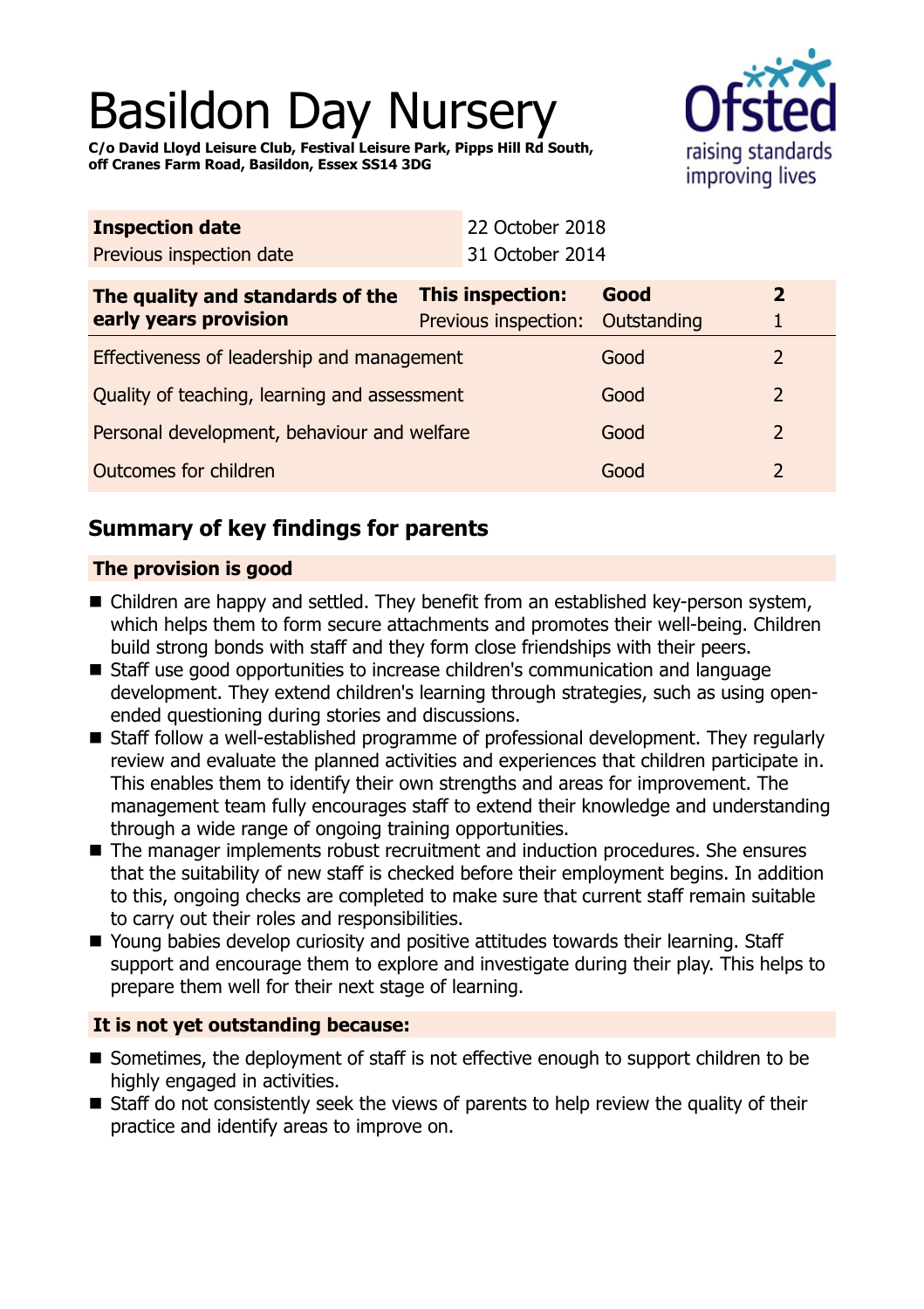# **What the setting needs to do to improve further**

## **To further improve the quality of the early years provision the provider should:**

- $\blacksquare$  review the deployment of staff so that children engage in activities at the highest level
- $\blacksquare$  strengthen the evaluation process to include and act upon the views of parents and children to drive continual improvement.

### **Inspection activities**

- The inspector observed the quality of teaching during activities indoors and outdoors and assessed the impact this has on children's learning.
- $\blacksquare$  The inspector spoke with staff and children at appropriate times throughout the inspection.
- $\blacksquare$  The inspector completed a joint observation with the nursery manager.
- $\blacksquare$  The inspector held a meeting with the nursery management team. She looked at relevant documentation and reviewed evidence of the suitability of staff working in the nursery.
- $\blacksquare$  The inspector spoke to a number of parents during the inspection and she took account of their views.

### **Inspector**

Jo Rowley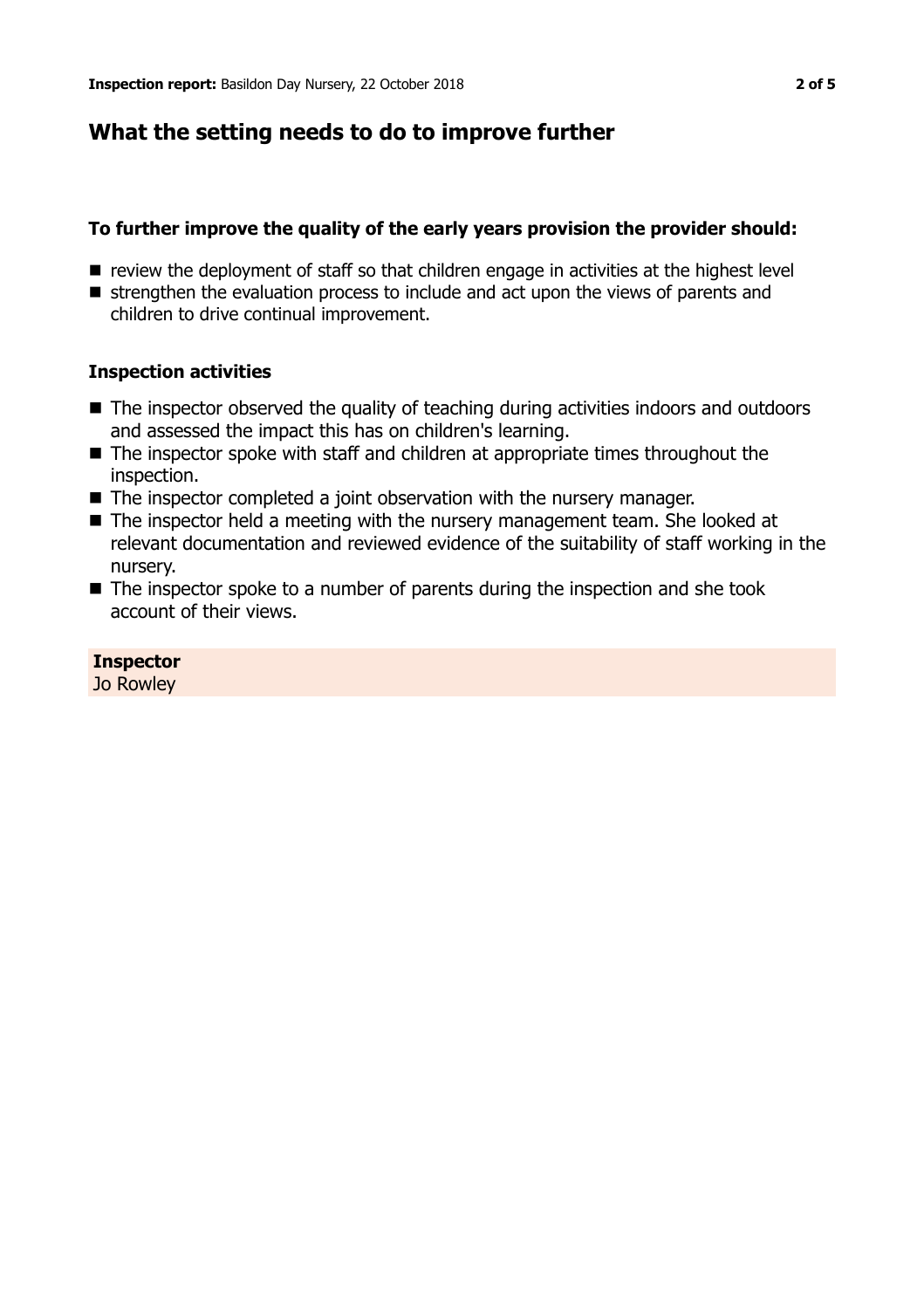# **Inspection findings**

#### **Effectiveness of leadership and management is good**

The arrangements for safeguarding are effective. Staff have a good understanding of what to do if they have concerns about the welfare of children in their care. Staff are aware of the signs and symptoms of child abuse. They know the nursery policies and procedures and they supervise children effectively. The management team ensures that staff practice is monitored through observation and staff supervisory meetings. The team continually reviews staff practice and makes effective amendments to procedures to ensure that children's safety is promoted. For example, recent changes to mealtime routines ensure that all children, including those with specific dietary requirements, have their needs effectively met. Staff work well as a team. They display a commitment in their approach to improving their teaching and promoting children's learning. Staff work closely with parents, other agencies and professionals to fully support and complement children's care and learning.

#### **Quality of teaching, learning and assessment is good**

Staff know the children well. They complete a wide range of observations and regularly track children's progress. Staff incorporate children's next steps in learning into a wide range of enjoyable activities that are age-appropriate and challenging. This helps children to make good progress. Children join in with activities that interest them. For example, outside, older children join in with action games that promote their physical development. They run and hop and learn how exercise affects their bodies. Young babies and toddlers explore the feel of many different textures and materials. They spend extended periods supported by staff who warmly interact and engage with them. Staff plan activities that are inspired by children's interests.

#### **Personal development, behaviour and welfare are good**

Staff support all children, including those who speak English as an additional language, to feel secure. They provide effective settling-in sessions and introduce special 'talking tin' resources, into which parents record their voices. These resources are used effectively by children and help them to feel settled. Children eat a broad range of healthy snacks and meals. Staff have a clear understanding of how to meet children's individual dietary and specific needs and they spend time talking to children about healthy lifestyles. Children behave well. Staff regularly praise and encourage them. This promotes children's personal, social and emotional development. Staff care for children in a safe and secure environment. They complete regular risk assessments, which they review and amend constantly. This ensures that the resources and equipment are safe and suitable for children to use. Staff provide a wide range of activities, such as teaching children about different cultural events and festivals. This reflects and values the diversity of children's backgrounds and experiences.

#### **Outcomes for children are good**

All children make good progress given their starting points and capabilities. They are motivated and eager to join in with experiences that support them in acquiring the skills they need for school. Children enjoy being creative. They imaginatively use construction toys and small figures to create their own stories.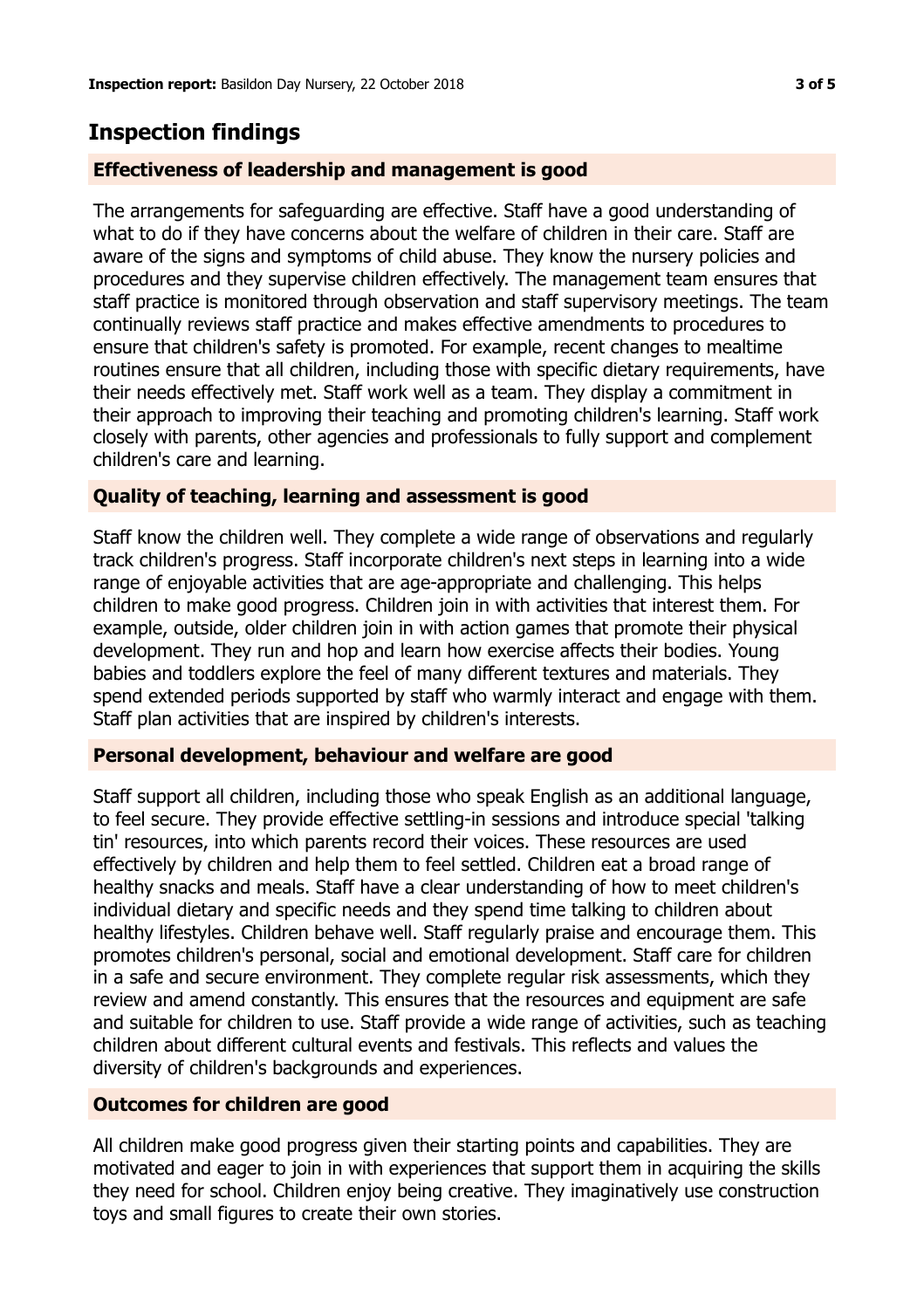## **Setting details**

| Unique reference number                             | EY286089                         |
|-----------------------------------------------------|----------------------------------|
| <b>Local authority</b>                              | <b>Essex</b>                     |
| <b>Inspection number</b>                            | 10081635                         |
| <b>Type of provision</b>                            | Full day care                    |
| <b>Registers</b>                                    | Early Years Register             |
| Day care type                                       |                                  |
| <b>Age range of children</b>                        | $0 - 4$                          |
| <b>Total number of places</b>                       | 83                               |
| Number of children on roll                          | 108                              |
| Name of registered person                           | <b>Asquith Nurseries Limited</b> |
| <b>Registered person unique</b><br>reference number | RP900811                         |
| Date of previous inspection                         | 31 October 2014                  |
| <b>Telephone number</b>                             | 01268 274138                     |

Basildon Day Nursery registered in 1999. The nursery employs 41 members of childcare staff. Of these, 31 hold appropriate early years qualifications at level 2 and above. The nursery opens Monday to Friday from 7am until 6.30pm, for 51 weeks of the year. The nursery provides funded early education for two-, three- and four-year-old children. It supports children who speak English as an additional language and children who have special educational needs and/or disabilities.

This inspection was carried out by Ofsted under sections 49 and 50 of the Childcare Act 2006 on the quality and standards of provision that is registered on the Early Years Register. The registered person must ensure that this provision complies with the statutory framework for children's learning, development and care, known as the early years foundation stage.

Any complaints about the inspection or the report should be made following the procedures set out in the guidance Complaints procedure: raising concerns and making complaints about Ofsted, which is available from Ofsted's website: www.ofsted.gov.uk. If you would like Ofsted to send you a copy of the guidance, please telephone 0300 123 4234, or email [enquiries@ofsted.gov.uk.](mailto:enquiries@ofsted.gov.uk)